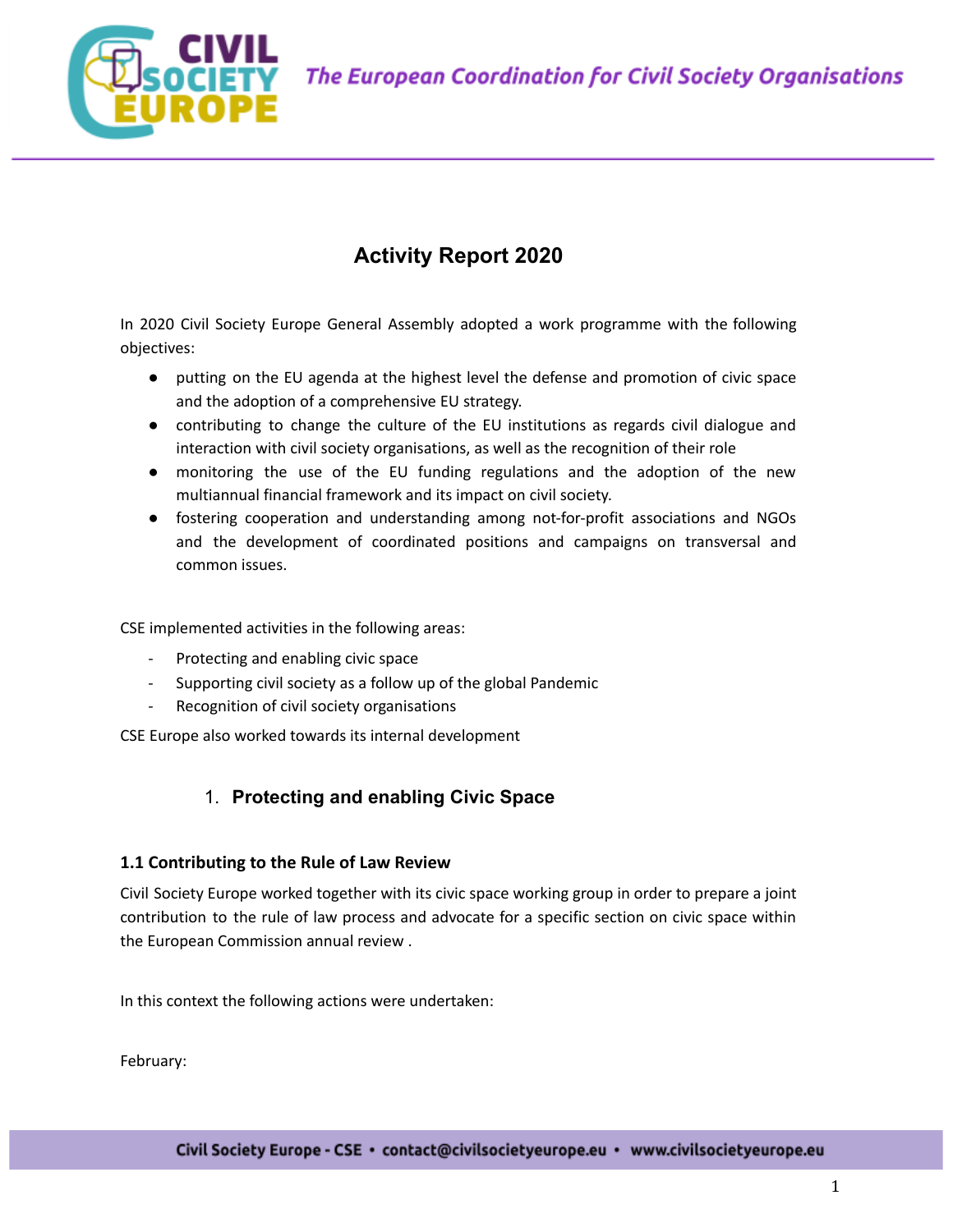

- A Meeting of the civic space working Group
- Participation at the DG International Cooperation Meeting with Mr Voulé, United Nations Special Rapporteur on Right to Freedom of Peaceful Assembly and Association (18/02)

March:

- Preparation of a document on **Strengthening rule of law through supporting civic space – promotion, prevention and response was submitted to the European Commission.**
- As a follow up CSE organised also **a meeting with the Cabinet of Commissioner Reynders** (16 March)

April:

● participation at Webinar with Commissioner Reynders with Civil Society organised by the EP Green Group (07/04)

May:

● CSE published a joint [contribution](https://civilsocietyeurope.eu/wp-content/uploads/2020/05/CSE-Response-to-EC-Annual-Rule-of-Law-Stakeholders-Consultation.pdf) to the Rule of law Report

In June:

- Organisation of a **meeting with Michael Simecka - EP rapporteur** on a rule of law framework (17 June) with CSE members
- Preparation of joint amendments (to rapporteur for preliminary draft and shadows for amendments).
- CSE and civic working group members were invited to a **meeting with** Niovi Ringou, head of unit on rule of law **DG JUST** as a follow up to the contribution to the consultation

#### October:

Civil society Europe has issued a joint [reaction](https://civilsocietyeurope.eu/wp-content/uploads/2020/10/Civil-Society-Joint-reaction-2020-Rule-of-Law-report.pdf) with the European Center for Not-for- Profit Law and Philanthropy Advocacy on the 2020 Annual Rule of Law Report

#### November:

[Presentation](https://vimeo.com/483562112) at the European Foundation Centre rule of law policy webinar: Human Rights, civic space and the rule of law in the EU to discuss follow up to civil society contribution (24/11)

#### December:

Tere Badia from CSE Steering Committee spoke at the policy debate and civic pride awards presentation of the Civic Space Watch Report 2020 - stories from the [lockdown](https://civic-forum.eu/publications/activizenship/stories-from-the-lockdown) (08/12)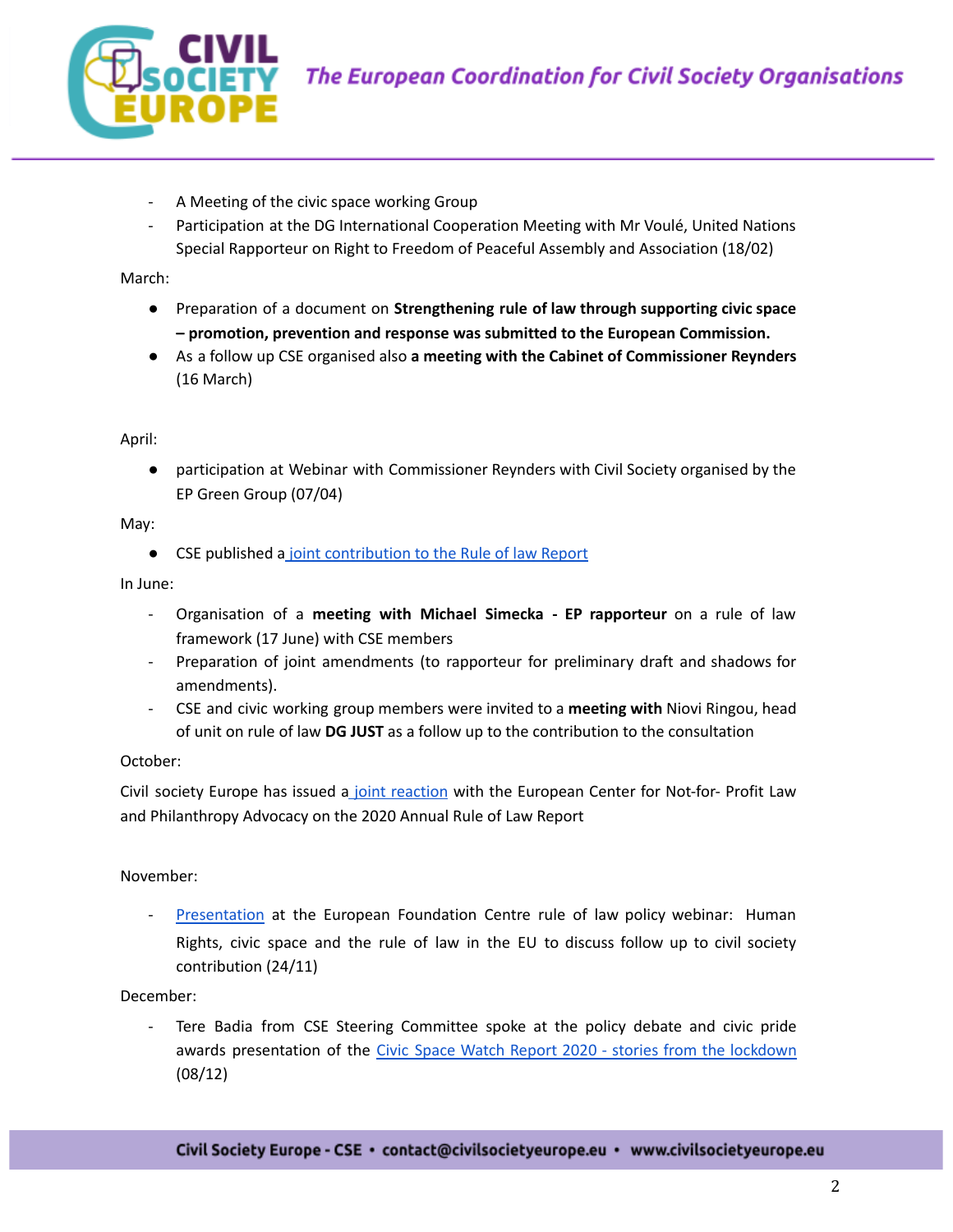

Presentation at the workshop on [Protecting](https://novact.org/2020/11/agenda-protegint-la-llibertat-de-reunio-pacifica-una-eina-de-participacio-politica-tambe-durant-covid19/?lang=en) freedom of peaceful assembly: A political [participation](https://novact.org/2020/11/agenda-protegint-la-llibertat-de-reunio-pacifica-una-eina-de-participacio-politica-tambe-durant-covid19/?lang=en) tool also during COVID19 (02/12)

### Results of CSE action:

- Increased coordination with CSE members and other civil society organisations on issues relating to the rule of law and civic space
- Start of a continuous dialogue with DG JUST at the European Commission
- Civic space included as part of democratic checks and balances for the rule of law in EC consultation and report
- Reinforcement of reference to civic space and dialogue with civil society in EP final report on a rule of law framework

# **1.2 Contributing to the European Democracy Action Plan**

Civil Society Europe through the civic space working Group contributed to the Democracy Action Plan in order to reinforce civil dialogue and civic space. In particular CSE called on the EU to initiate an inter-institutional agreement on civil dialogue with European civil society and ensure meaningful and inclusive participation of civil society in the context of the Future of Europe Conference.

CSE took the following actions:

February:

Participation to the SLAPP seminar in Amsterdam organised by Greenpeace

May:

- Contribution to joint policy paper Ending Gag Lawsuits in Europe Protecting [Democracy](https://civilsocietyeurope.eu/wp-content/uploads/2020/06/Ending-SLAPPs-NGO-Policy-Paper-119-FINAL.pdf) and [Fundamental](https://civilsocietyeurope.eu/wp-content/uploads/2020/06/Ending-SLAPPs-NGO-Policy-Paper-119-FINAL.pdf) Rights

September:

- Contribution to the joint Contribution to the consultation coordinated by the European Partnership for Democracy: A [Comprehensive](https://epd.eu/wp-content/uploads/2020/09/a-civil-society-vision-for-the-european-democracy-action-plan-input-paper.pdf) Plan to innovate Democracy in Europe by co-drafting the chapter on civic space and active citizenship
- Publication of the Civil Society Europe Statement on the [Commission](https://civilsocietyeurope.eu/wp-content/uploads/2020/09/Civil-Society-Europe-Statement-on-the-European-democracy-Action-Plan-2.pdf) democracy Action [Plan](https://civilsocietyeurope.eu/wp-content/uploads/2020/09/Civil-Society-Europe-Statement-on-the-European-democracy-Action-Plan-2.pdf)

December:

contribution to Joint legal proposal on [anti-SLAPP](https://civilsocietyeurope.eu/protecting-public-watchdogs-across-the-eu-a-proposal-for-an-eu-anti-slapp-law/) Law

Result of CSE action: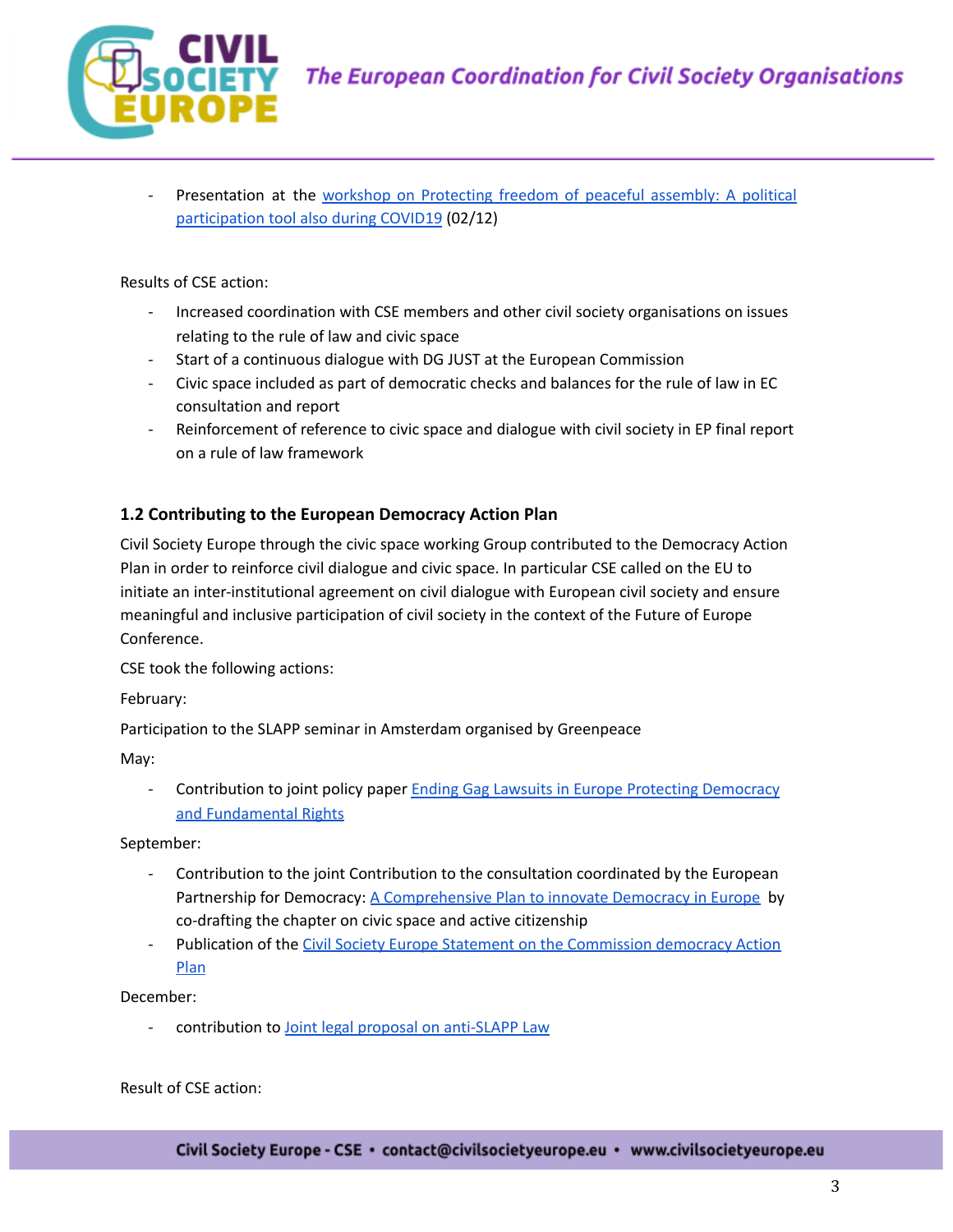

- Establishment and reinforcement of links with CSOs active in the area of democracy and media freedom
- Measures against SLAPPs are part of the EU Democracy Action Plan
- Insertion on a chapter on democracy and civic participation quite disappointing, but that has the merit to exist

# **1.3 Ensuring respect of Fundamental Rights**

- ❖ CSE responded to the EC consultation on the White Paper on Artificial Intelligence
- ❖ CSE contributed to the Anti Money Laundering Action Plan by the European Commission in cooperation with other stakeholders

June:

- [Contribution](https://civilsocietyeurope.eu/wp-content/uploads/2020/09/Contribution-to-EC-consultation-on-Artificial-Intellligence.pdf) to EC White Paper on Artificial Intelligence - a European Approach

July:

Meeting with DG FISMA unit on financial crime (with NPO coalition) to discuss contribution to EC Consultation on the EU Action Plan on the fight against Money laundering and terrorism financing

August:

Joint [contribution](https://civilsocietyeurope.eu/fundamental-rights-must-underpin-the-eu-action-plan-to-fight-money-laundering-and-terrorism-financing/) to the Commission consultation on the EU Action Plan on the fight against Money laundering and terrorism financing

#### December:

Joint (NPO coalition) Input for the European Commission (EC) [Supranational](https://civilsocietyeurope.eu/wp-content/uploads/2021/03/2021_SNRA_NPOs_Coalition_DECEMBER_Comments_FINAL.pdf) Risk [Assessment](https://civilsocietyeurope.eu/wp-content/uploads/2021/03/2021_SNRA_NPOs_Coalition_DECEMBER_Comments_FINAL.pdf) advising on a different risk rating for NPOs with regard to Money Laundering and Terrorism Financing )threat and [vulnerability](https://civilsocietyeurope.eu/wp-content/uploads/2021/03/2021_SNRA_NPOs_Coalition_DECEMBER_Comments_FINAL.pdf)

Result of CSE action:

- Better awareness by EC of fundamental rights implications of AML and CT policies
- Highlighting further attention to FR implications of the EU policies aiming at the development of Artificial Intelligence
	- 2. **Supporting Civil Society Post Covid 19**

Civil Society Europe - CSE · contact@civilsocietyeurope.eu · www.civilsocietyeurope.eu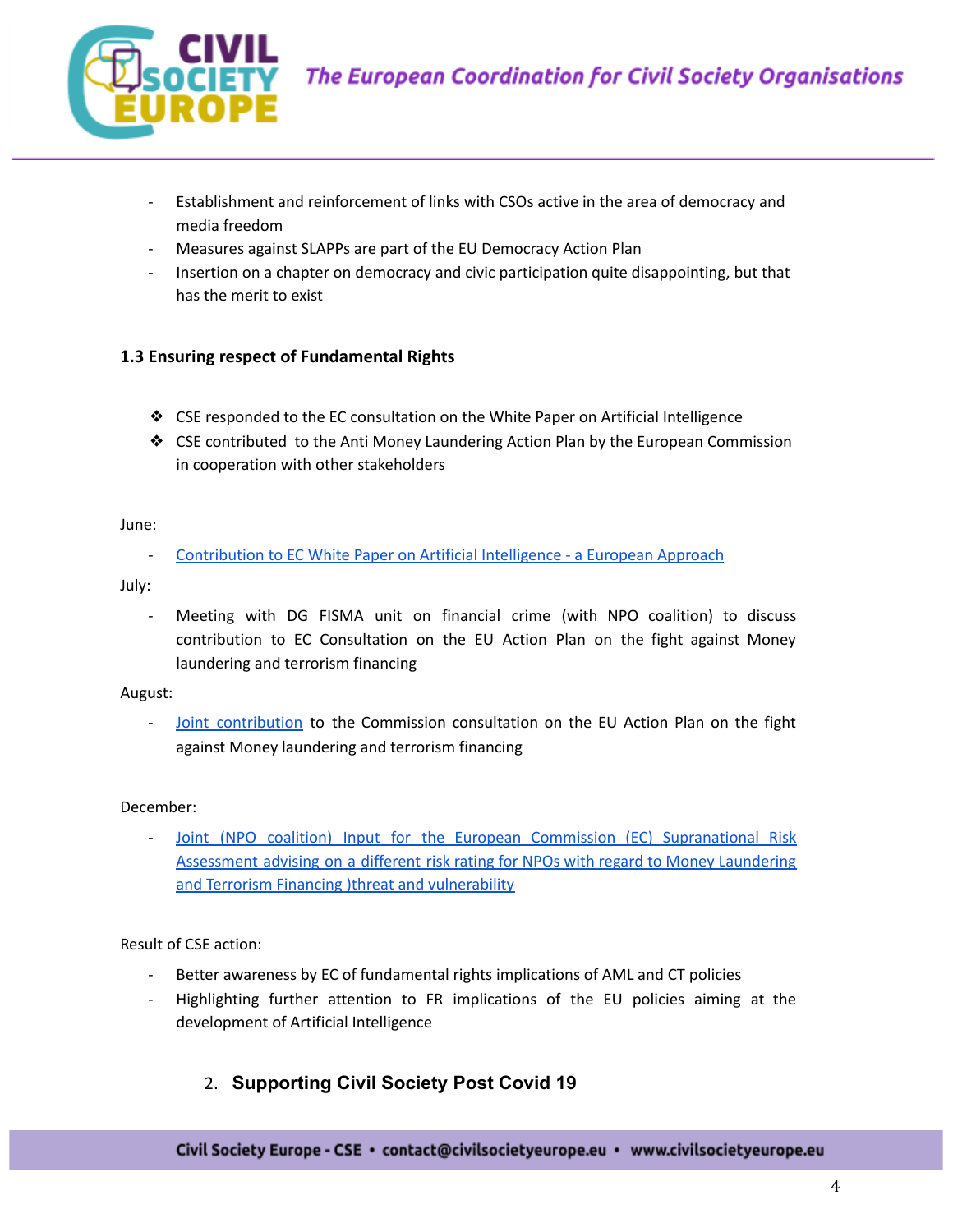

### **2.1 The European Recovery Package and civil society**

Civil Society Europe facilitated the exchange among civil society organisations on the preparation of a coordinated advocacy position to support civil society post covid 19 and sought to ensure the participation of civil society in the preparation of the European Recovery Package and the preparation of the National Recovery and Resilience Plans.

The following actions were taken:

April:

● Publication of actions and statements by CSE members to address the consequences of the pandemic on CSE website and dissemination to decision-makers: [Covid](https://civilsocietyeurope.eu/covid-19-civil-society-at-the-forefront/) 19: Civil Society at the [Forefront](https://civilsocietyeurope.eu/covid-19-civil-society-at-the-forefront/)

May:

● CSE open plenary meeting: Impact of Covid 19 on CSOs: what can we do [together?](https://docs.google.com/document/d/1FVMWYXy7RuZX2GrKn5T6nUUPG3kam-BCtsmbBTH6-U0/edit?usp=sharing)

June:

- Civil Society Europe has facilitated and signed together with 52 Platforms of civil society organisations a letter to the Presidents of the European [Institutions](https://civilsocietyeurope.eu/wp-content/uploads/2020/06/Europes-recovery-after-the-pandemic-Civil-Society.pdf) on Europe's recovery Plan and civil [society](https://civilsocietyeurope.eu/wp-content/uploads/2020/06/Europes-recovery-after-the-pandemic-Civil-Society.pdf)

### August:

letter to the EU institutions Presidents on the EU [negotiations](https://civilsocietyeurope.eu/wp-content/uploads/2020/08/Letter-on-EU-institutions-negotiations-on-the-next-MFF-and-recovery-plan-1.pdf) on the Recovery Plan and [MFF](https://civilsocietyeurope.eu/wp-content/uploads/2020/08/Letter-on-EU-institutions-negotiations-on-the-next-MFF-and-recovery-plan-1.pdf)

September:

- Meeting with the Director of the Task Force I on the Resilience and Recovery Plans on 17 September
- A [model](https://docs.google.com/document/d/1T267tr8mxfUCMHC5AtG2k298Lxk3XSj3jkecgU2g6Kg/edit) letter for CSE members urging national organisations to contact their ministries urgently to be involved in the preparation of the National Recovery and Resilience Plans
- Comments to the European [Commission](https://docs.google.com/document/d/167OIvlpANYylKyxoq4ZiJMpHu7BOc9WV8xgQR7Pd3B4/edit) Guidance Note to member States

October:

Establishment of the CSE Task force on the participation of civil society in the NRRPs with meetings on 16 October, 29 October, 17 November, 25 November, and 9 December.

November

- Presentation at EEB Green Budget Working Group of CSE work
- Amendments to EP report on the Recovery and Resilience Facility ?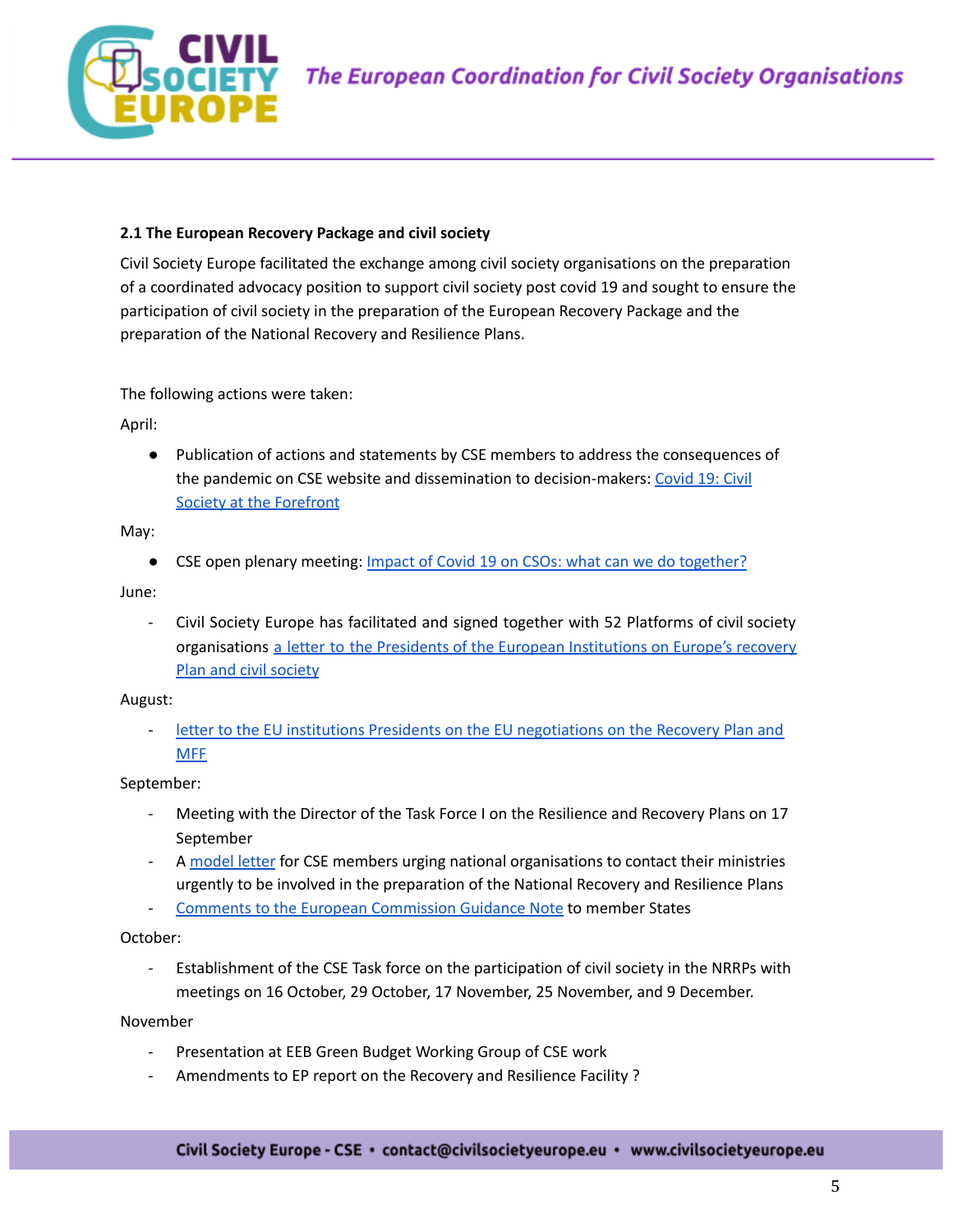

Guidance Note to National civil society [organisations](https://civilsocietyeurope.eu/wp-content/uploads/2021/01/Guidance-Note-for-CSOs-to-engage-with-the-National-Recovery-and-Resilience-Plans_updated-1.pdf)

December:

- [Survey](https://civilsocietyeurope.eu/are-you-involved-in-the-national-recovery-and-resilience-plans/) to national civil society organisations on their participation in the National Recovery and Resilience Plans and interviews
- Presentation of main findings at joint meeting with EEB with the Director of the EC Task Force Recover II (17 December)
- Publication of a report together with ECNL on the [participation](https://civilsocietyeurope.eu/wp-content/uploads/2021/01/CSE-ECNL-Participation-of-CSOs-in-the-preparation-of-the-EU-NRRPs_spread.pdf) of civil society [organisations](https://civilsocietyeurope.eu/wp-content/uploads/2021/01/CSE-ECNL-Participation-of-CSOs-in-the-preparation-of-the-EU-NRRPs_spread.pdf) in the preparation of the EU National Recovery and Resilience Plans

Result of CSE action:

CSE managed to bring to the attention of decision -makers at EU level the need to include further civil society in the National Recovery and Resilience Plans. It also managed to support through its members the work of national organisations.

### **2.2 Promoting a Civil Society proof EU budget**

June:

Meeting with CSOs on CERV (08/06) to campaign for increase of the budget and follow up actions with EU decision-makers

September:

- Meeting with the Cabinet of the Budget Commissioner, Mr Hahn on September 1st

August:

- letter to the EU institutions Presidents on the EU [negotiations](https://civilsocietyeurope.eu/wp-content/uploads/2020/08/Letter-on-EU-institutions-negotiations-on-the-next-MFF-and-recovery-plan-1.pdf) on the Recovery Plan and **[MFF](https://civilsocietyeurope.eu/wp-content/uploads/2020/08/Letter-on-EU-institutions-negotiations-on-the-next-MFF-and-recovery-plan-1.pdf)** 

Results of CSE action:

- Ensuring the participation of civil society in the MFF
- Brought to the attention of EU institutions the need for further participation of civil society
- Contributed to increase of CERV funding

# 3. **Recognition of civil society organisations**

# **3.1 Conference on the Future of Europe**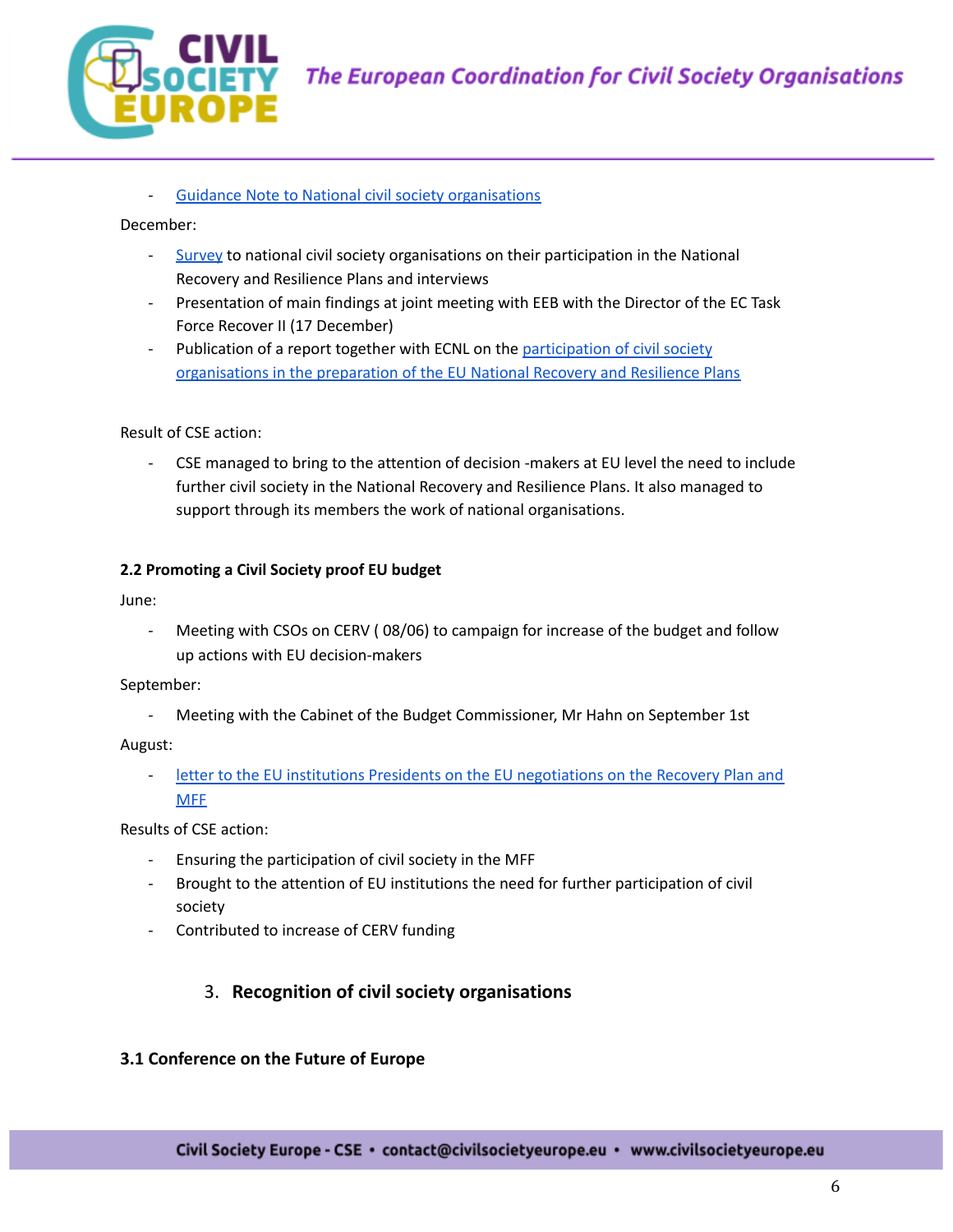

- ❖ CSE Contributed to the establishment of the Conference on the Future of Europe decision-making process and follow up decisions as regards the participation by civil society.
- ❖ CSE established a Civil Society Convention on the Future of Europe open to all pan European organisations willing to contribute to the Conference on the basis of EU values.

### January:

- [Contribution](https://civilsocietyeurope.eu/the-conference-on-the-future-of-europe-needs-civil-society-organisations-as-key-partners/) to the EP resolution on the conference on the future of Europe and campaigned for an amendment to include representatives from civil society in the conference plenary

### February:

- Debate at CSE [extraordinary](https://civilsocietyeurope.eu/the-european-parliament-needs-civil-society-to-engage-citizens-in-shaping-europes-future/) general assembly with key EP main decision makers: Guy Verhofstadt, Paulo Rangel, Gabriele Bischoff, Daniel Freund and Martin Scholz
- Letter to EC Vice President Jourova (17/02)
- Meeting of CSE delegation with Vice President Suica Cabinet advisor on the Conference on the Future of Europe (21/02)

### October:

Meeting with Domenec Ruiz Devesa (AFCO MEP) on the participation of civil society in the plenary of the Conference on the Future of Europe

# December:

CSE plenary to adopt the joint declaration and call for signature for establishing a civil society Convention on the Future of Europe (7/12)

Result of CSE action:

- Further recognition of the role of civil society in the conference on the future of Europe
- Further recognition of the role of CSE and need for joint action by further civil society organisations

# **3.2 Civil Dialogue**

- ❖ CSE advocated for a legal proposal for an inter institutional framework agreement based on article 11, 2 of the EU treaties on civil dialogue
- ❖ CSE engaged with EP decision-makers on an EP proposal for a European Association Statute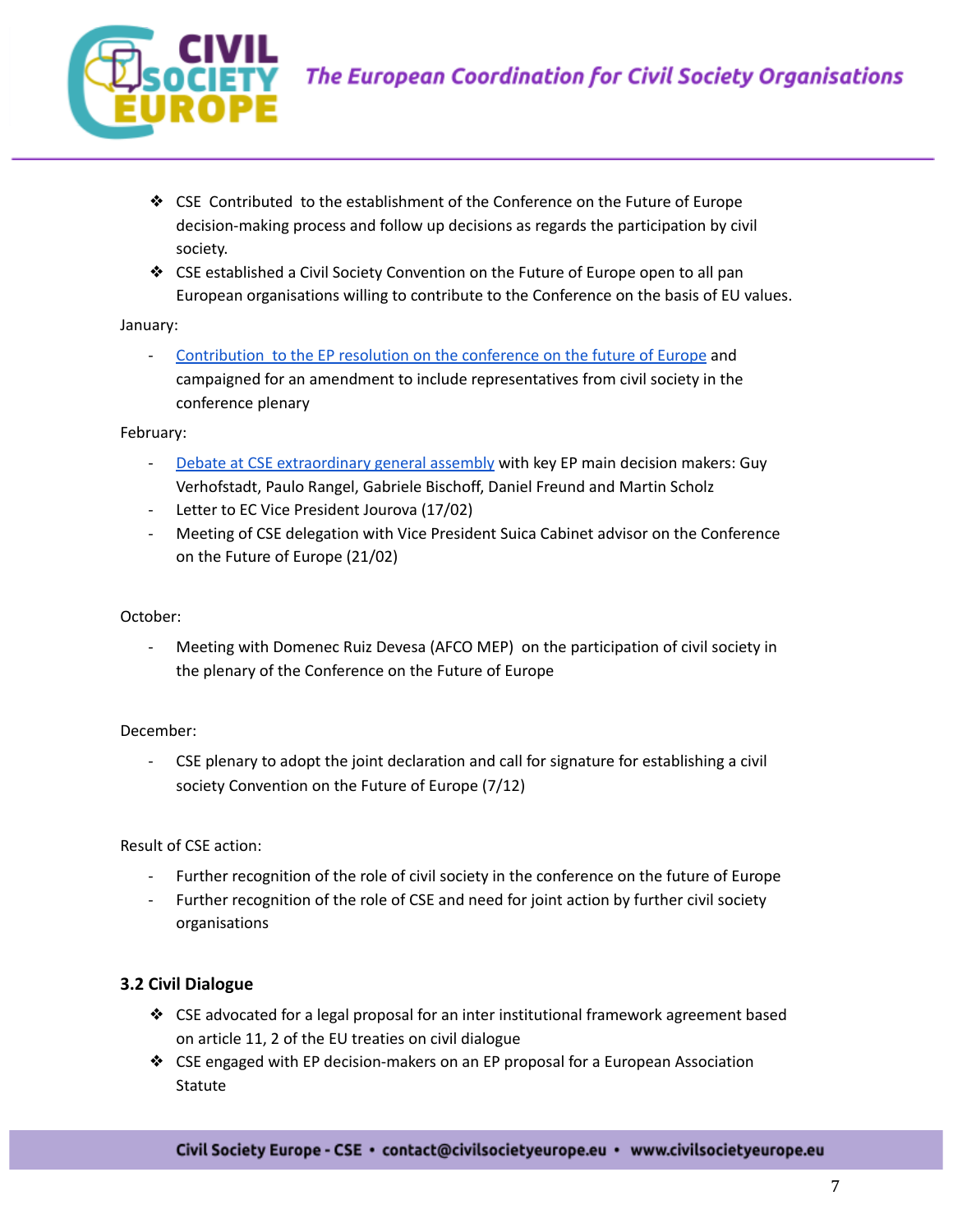

- ❖ CSE explored key challenges for civil society for participation in democracy and trust and distrust in governance within the Horizon 2020 Entrust Project, aiming at gathering further knowledge on the dynamic relationship between trust and distrust, in order to promote new forms of enlightened trust in democratic governance in Europe.
- ❖ CSE highlighted key issues related to the lack of democratic governance in the nomination process for the civil society members of the European Economic and Social Committee in several countries and sent its opinion to the European Commission and to the Council responsible for the final appointment.

#### June:

CSE organised and moderated the Launch of the [Entrust](https://civilsocietyeurope.eu/trust-and-distrust-in-governance-what-is-at-stake/) Project with a high level panel of speakers (DG Research Director General Paquet, EP Vice President Katarina Barley, MEPs Sergey Lagodinsky, Domenec Ruiz Devesa and Anna Donath)

#### July:

Open letter to the Vice President of the European [Commission](https://civilsocietyeurope.eu/open-letter-on-breaches-in-transparency-and-accountability-of-member-states-nominations-to-the-eesc-2020-2025/) in charge of [Interinstitutional](https://civilsocietyeurope.eu/open-letter-on-breaches-in-transparency-and-accountability-of-member-states-nominations-to-the-eesc-2020-2025/) Relations, Mr Maroš Šefčovič bringing forward concerns on the proposed nominations by Member States of some members of the European Economic and Social Committee for the period 2020 – 2025, falling into the EESC Group III membership

### October:

- Response to the EC [consultation](https://civilsocietyeurope.eu/eu-citizenship-rights-include-democratic-participation/) on European Citizenship
- European Policy Brief on the theoretical and normative [underpinnings](https://civilsocietyeurope.eu/wp-content/uploads/2020/10/EnTrust-Policy-Brief-I.pdf) of trust and distrust in [governance](https://civilsocietyeurope.eu/wp-content/uploads/2020/10/EnTrust-Policy-Brief-I.pdf) as part of the Entrust Project
- Open letter to German Presidency, and European [Commission](https://civilsocietyeurope.eu/open-letter-on-the-nominations-of-the-eesc-representatives-for-the-period-2020-2025/) on the process of nomination of civil society [representatives](https://civilsocietyeurope.eu/open-letter-on-the-nominations-of-the-eesc-representatives-for-the-period-2020-2025/) within Group III
- Speech of EEB Director in EESC Inaugural plenary session referring to CSE letter and review (29/10)
- Meetings of CSE civil dialogue task force to promote an interinstitutional agreement on civil dialogue: 2/10 and 22/10

#### November:

- Organisation of the Round Table discussion on trust and distrust in [governance:](https://entrust-project.eu/roundtable-media-science-civil-society/) the role of media, [science](https://entrust-project.eu/roundtable-media-science-civil-society/) and civil society within Entrust project

Result of CSE action: